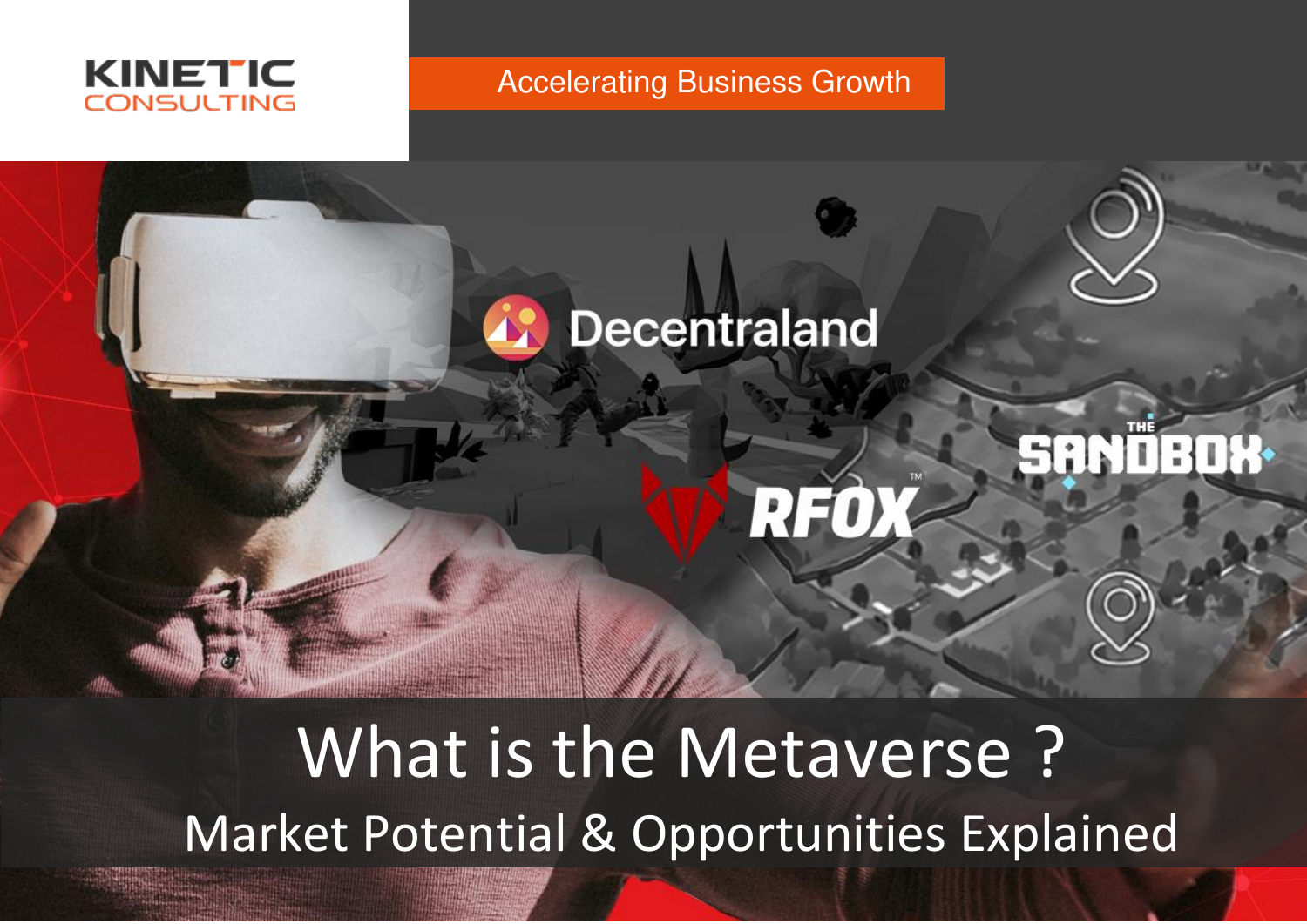

 $\mathcal{L}^{\text{max}}$ 

. .

a di serie della

# **Table of Contents**

| 1. The evolution of the Internet is the metaverase _________ |    |
|--------------------------------------------------------------|----|
| 2. What is the magnitude of the metaverse opportunity?       | 5  |
| 3. What are the value propositions of the metaverse?         | 8  |
| 4. What are the building blocks of the metaverse?            | 11 |
| 5. Who will Use the metaverse?                               | 13 |
| 6. Metaverse company comparison __                           | 14 |
| 7. Conclusion                                                | 16 |

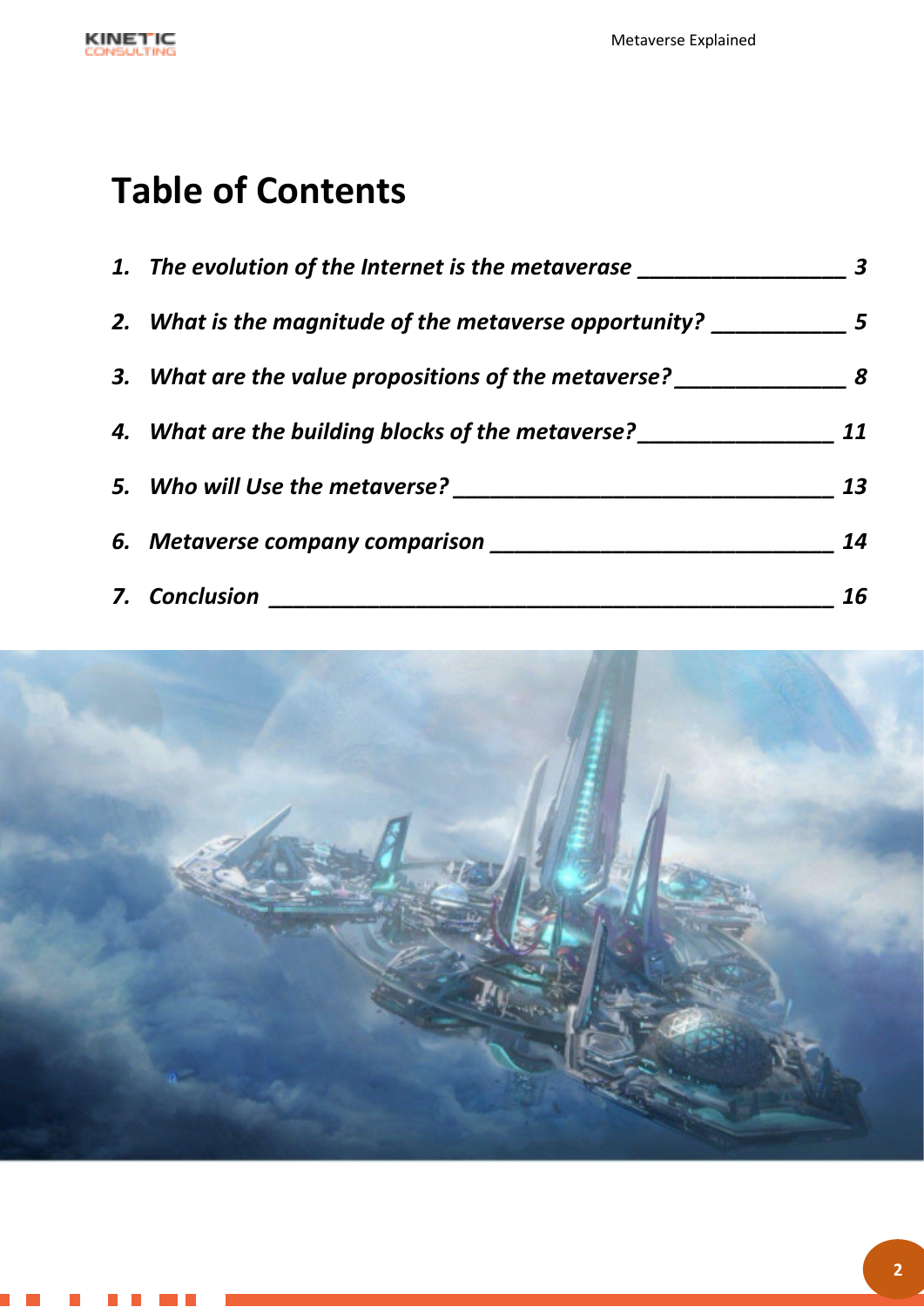

## <span id="page-2-0"></span>**1.THE EVOLUTION OF THE INTERNET IS THE METAVERSE**

The starting point for understanding the metaverse and market opportunity is to know where we are today with the Internet. The Internet has evolved from its early days when users could view static pages using desktop computers. These humble beginnings of the Internet connected us online and enabled us to experience something unique at the time. Momentum started building up in the late nineties when entrepreneurs saw the potential and began building companies like Amazon and Google. However, the next significant evolutionarily step was when we moved away from clicking on static pages to creating our own content and publishing it on social media platforms such as Facebook, YouTube and Instagram.

The explosive growth in content creation also exposed the significant inequality in the distribution of wealth generated from user content. The monetisation of user content by companies such as Facebook (Meta) and Instagram enabled rapid commercial success. The centralised control of content using a platform such as Facebook is typically termed Web 2.0. Another problematic aspect of Web 2.0 is the loss of control over content ownership. Under the current model, users essentially forgo their ownership rights once they publish content on a social media platform. Companies like Facebook or YouTube are entitled to use this content as they desire to attract more user attention that can then be on-sold to marketers seeking clicks to their ads.

There has been much written about the problems associated with the current model of the Internet. The essence of the problem is around centralised ownership of user data and content and adequate compensation for content creators. The limited nature of reading and writing content has now evolved to include ownership of content and getting an appropriate reward for the time, effort and skill in content creation. Ownership of digital assets and the economics enabling content creators to get rewarded has been made possible by blockchain technology. Blockchain technology allows us to overcome a few challenges with Web 2.0. Firstly, blockchain utilises cryptography to record the ownership of any asset in a ledger that a single company does not control; instead, verification of ownership requires consensus by several independent notaries. The distribution of control to unrelated parties gives us decentralised control. The second value provided by blockchain is the virtual economic system powered by tokens or cryptocurrency. Blockchain enables us to have decentralised control of digital content and an economic model for rewarding content creators. The evolution of the Internet is precisely about shifting power away from centralised platforms like Meta towards networks controlled by multiple stakeholders who use the platform and receive equitable financial rewards for their content. This evolutionary change in the Internet is known as Web 3.0.

Several other technologies are driving the evolutionary change towards Web 3.0. The advancement in gaming engines such as Unity by Unity Technologies or Unreal Engine by Epic Games has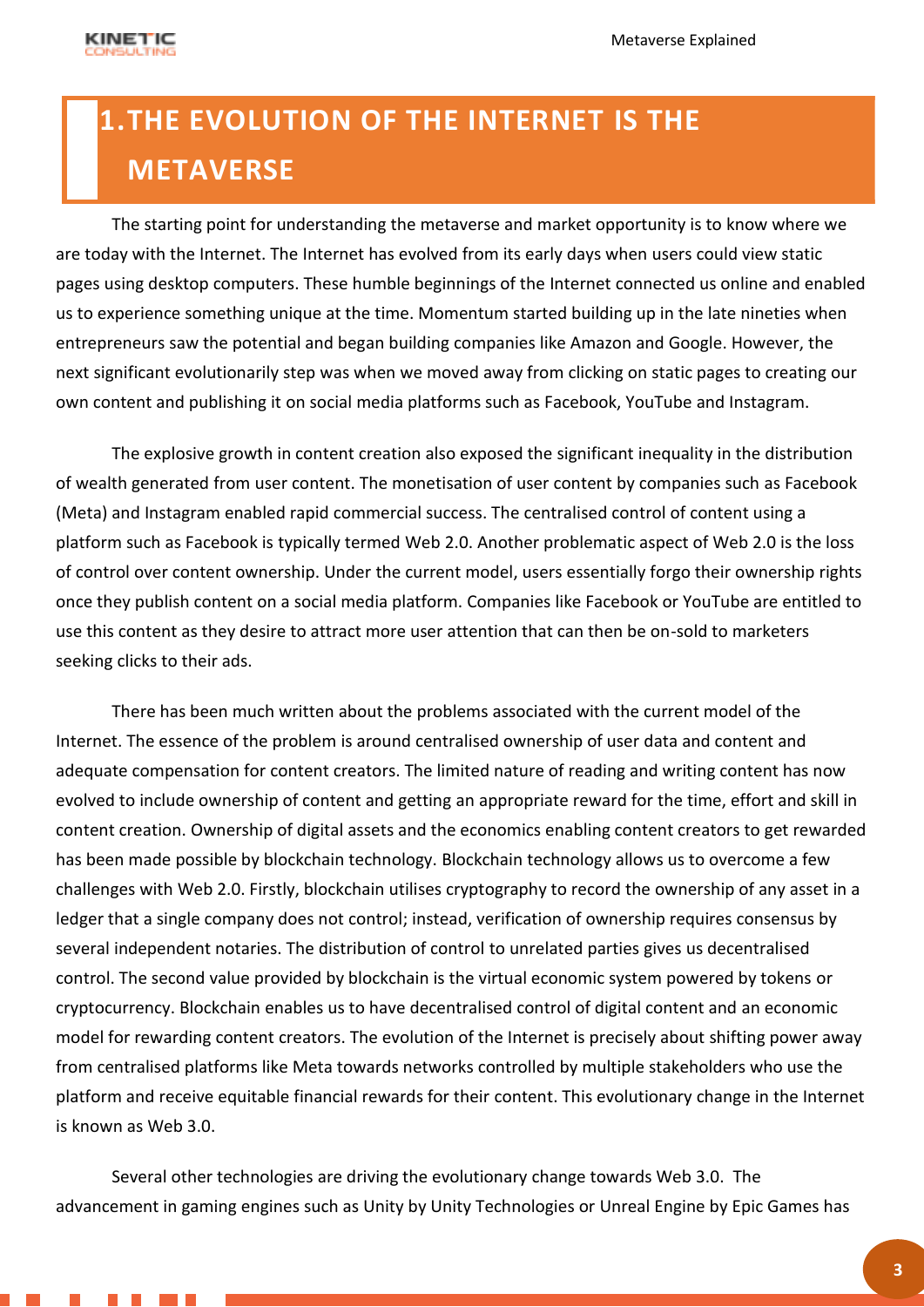

enabled the creation of virtual 3-d worlds to be created with greater sophistication than before. Virtual reality as a technology is rapidly being adopted in the gaming sector and has become more widely used in some industries for education. Faster broadband such as 5G and increased computer processing speeds are also components driving the evolution of the Internet.

A significant accelerator in the evolution of the Internet was driven by COVID-19. As millions of people remained connected only through online Zoom and Teams meetings, there is a growing demand to connect with people outside of the static two-dimensional boxed video image. Millions of people were heavily reliant on online meetings, gatherings and concerts to satisfy their yearning to connect with another human being for social interactions. It was a necessity for most businesses to survive the pandemic by shifting to remote work using online collaborative software to facilitate the experience of working together. However, a two-dimensional world soon becomes very tiresome and unengaging over time. Out of sheer frustration with the monotony of online work, many found themselves drawn to more immersive events and offered a more lifelike experience connecting with other people that was also safe.

The pandemic accelerated the need to provide more immersive, engaging and stimulating experiences other than what was offered by a two-dimensional internet. The evolution towards a threedimensional virtual world offering users an immersive and entertaining experience gave rise to the idea of

the metaverse. The term "metaverse" was originally coined by science fiction writer Author Neal Stephenson in his 1992 science fiction novel "Snow Crash," in which he envisioned lifelike avatars who met in realistic 3D buildings and other virtual reality environments. The concept was further given creative stimulus in the Steven Spielberg movie in 2018, *Ready Player One*. Many of the metaverse projects today owe



their creative reference to the Spielberg movie. It clearly articulated that metaverses could become a popular pastime once gaming, social interactions, entertainment, and rewards converged in a three-dimensional world. The hyper-reality of the virtual world was envisioned to be a better reality to our world. Underpinning this concept was the idea that users could imagine being whoever they wanted to be and do things where the physics rules didn't apply. Most importantly, it was a safe, fun world, and if done correctly, it could even teach us how to solve real problems in the real world. Ready Player One provided the reference point for the next evolutionary step for the Internet. Blockchain, *Ready Player One - © Warner Bros.*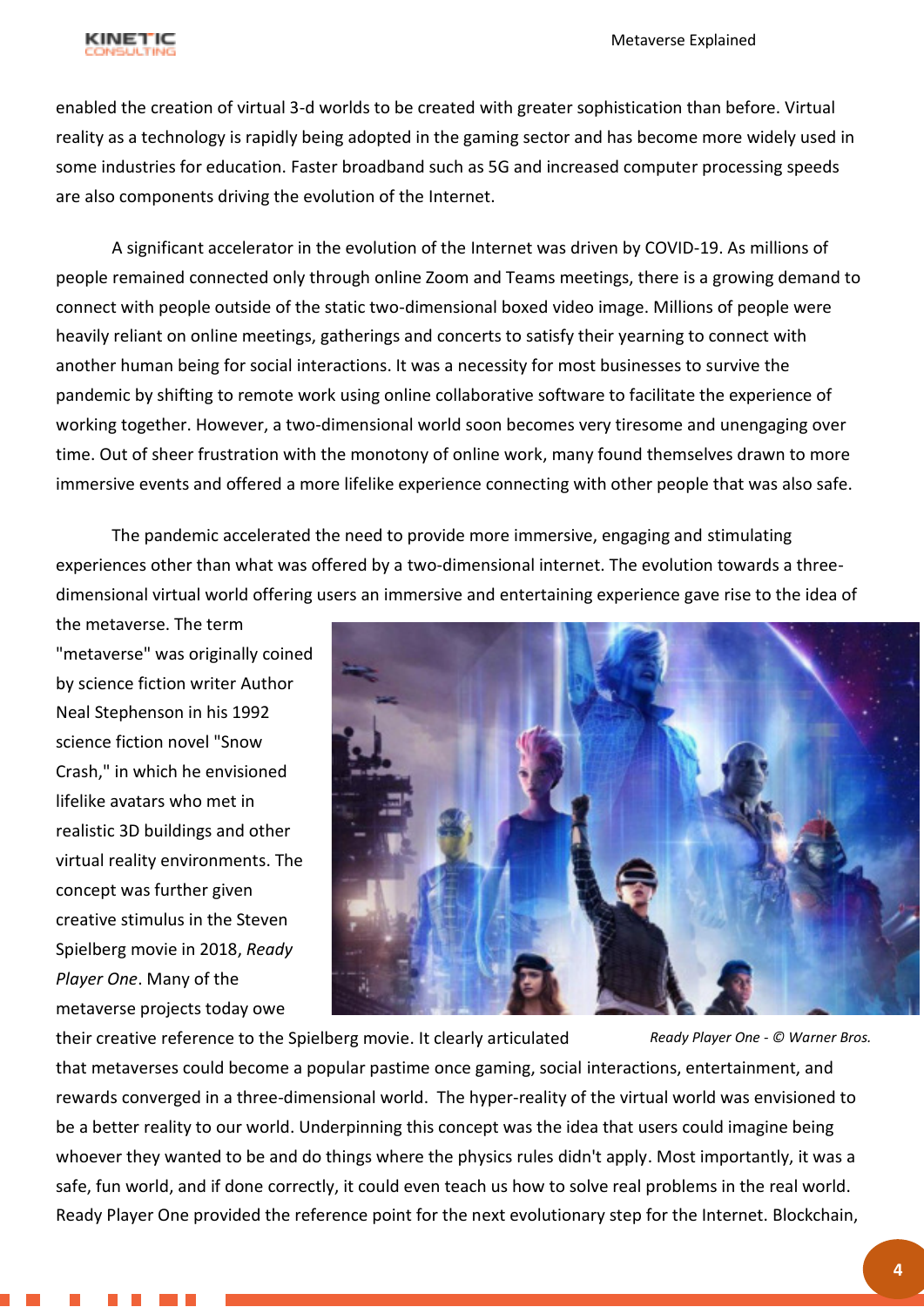

virtual reality, augmented reality, AI, and 3d-gaming engines are the underlying building blocks that are all converging to create an Internet that is metaverse centric.

### <span id="page-4-0"></span>**2.WHAT IS THE MAGNITUDE OF THE METAVERSE OPPORTUNITY?**

All significant technology waves are ultimately determined by the magnitude of investments made. If there are enough people that believe in the value of a technological idea and enough investment to fuel the development and the commercialisation, then eventually commercial success will be achieved. So to answer any question related to the magnitude of the opportunity, we need to understand who is behind the idea and what is the magnitude of investment. Outlined below is a summary of what the tech, gaming and entertainment giants are doing in regards to metaverse:

| Company          | <b>Metaverse Plans</b>                                               | Investment               |
|------------------|----------------------------------------------------------------------|--------------------------|
| Facebook         | Building a fully immersive virtual world where the                   | US \$10B1                |
| (Meta            | platform sees all future social interactions occur. The              |                          |
| Platforms)       | company will migrate its current two-dimensional                     |                          |
|                  | posting and "like" model to a virtual world offering                 |                          |
|                  | immersive experiences.                                               |                          |
|                  |                                                                      |                          |
| <b>Microsoft</b> | Microsoft Mesh will be introduced in 2022. <sup>2</sup> Microsoft is | Estimated at US \$1B     |
|                  | building on efforts like Together Mode and other                     |                          |
|                  | experiments for making meetings more interactive                     |                          |
|                  | using Microsoft Teams. Microsoft Teams will get new                  |                          |
|                  | 3D avatars in a push toward a metaverse environment                  |                          |
|                  | without a need to wear a VR headset.                                 |                          |
|                  |                                                                      |                          |
| Google           | Google has been making sizeable investments in Virtual               | Estimated over US \$1.5B |
|                  | reality and Augmented reality technologies over the                  |                          |
|                  | past few years. <sup>3</sup> The company appears to be making        |                          |
|                  | investments in the underlying technology of metaverse                |                          |
|                  | ahead of market applications. This is consistent with                |                          |
|                  | their previous actions with AI. Google made                          |                          |

<sup>1</sup> <https://about.facebook.com/>

<sup>2</sup> <https://www.cnbc.com/2021/12/09/bill-gates-metaverse-will-host-most-virtual-meetings-in-a-few-years.html>

<sup>3</sup> <https://www.cbsnews.com/news/metaverse-is-already-here-5-companies-building-our-virtual-reality-future/>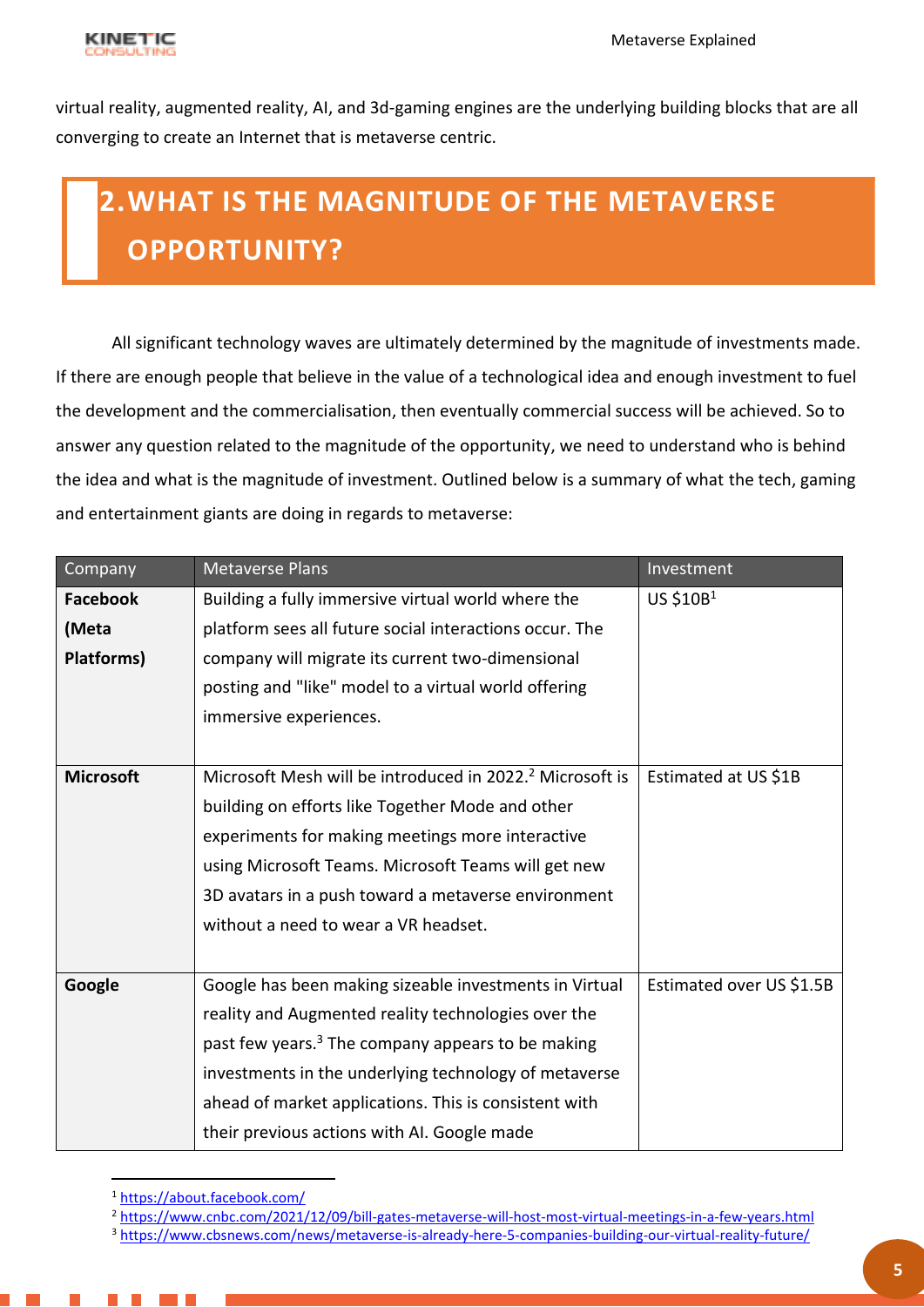

Ш

|                     | investments in AI companies before using the                         |                         |
|---------------------|----------------------------------------------------------------------|-------------------------|
|                     | technology for Google Assist and their Dialogflow                    |                         |
|                     | platform.                                                            |                         |
|                     |                                                                      |                         |
| <b>Apple</b>        | No clearly articulated strategy. However, Tim Cook has               | Unknown                 |
|                     | highlighted that he sees Augmented Reality as a core                 |                         |
|                     | technology for the company. An announcement on                       |                         |
|                     | Apple's position on metaverse is expected.                           |                         |
|                     |                                                                      |                         |
| Sony                | Sony is making sizeable investments in Epic Games for                | Estimated at US \$500M  |
|                     | its metaverse entry. Sony recently announced a deal                  |                         |
|                     | with Manchester City to create a metaverse out of a                  |                         |
|                     | virtual version of the soccer stadium. <sup>4</sup>                  |                         |
|                     |                                                                      |                         |
| <b>Disney</b>       | Disney recently announced it intends to enter the                    | Unknown                 |
|                     | metaverse space. <sup>5</sup> Although the plans are unclear,        |                         |
|                     | Disney has hinted that it intends to build a theme park              |                         |
|                     | metaverse, where the "physical and digital world                     |                         |
|                     | converges" through wearable devices and mobile                       |                         |
|                     | phones.                                                              |                         |
|                     |                                                                      |                         |
| <b>Epic Games</b>   | Epic Games owns a leading three-dimensional gaming                   | Estimated to be over US |
|                     | engine known as Unreal Engine that enables games to                  | \$1.5B                  |
|                     | be built and can be used to create metaverses. The                   |                         |
|                     | company is building a metaverse by leveraging the                    |                         |
|                     | already popular Fortnite game <sup>6</sup> . Epic Games is valued at |                         |
|                     | \$28.7 billion                                                       |                         |
|                     |                                                                      |                         |
| <b>Unity Gaming</b> | Unity is the revival of Epic Games' Unreal Games. The                | Estimated to be over US |
|                     | company generated US1B in revenues in 2021.                          | \$1.3B                  |
|                     | Approximately 65%-70% of the world's top 1,000 mobile                |                         |
|                     | games are developed using Unity's software. The                      |                         |
|                     | gaming engine lends itself to the creation of virtual                |                         |
|                     | worlds. The company is valued at US \$38B.7                          |                         |

<sup>4</sup> [https://markets.businessinsider.com/news/currencies/metaverse-investing-crypto-sport-manchester-city-sony-nft](https://markets.businessinsider.com/news/currencies/metaverse-investing-crypto-sport-manchester-city-sony-nft-sandbox-decentraland-2021-12)[sandbox-decentraland-2021-12](https://markets.businessinsider.com/news/currencies/metaverse-investing-crypto-sport-manchester-city-sony-nft-sandbox-decentraland-2021-12) 

<sup>&</sup>lt;sup>5</sup> https://www.theguardian.com/film/2021/nov/11/disney-is-latest-firm-to-announce-metaverse-plans

<sup>6</sup> <https://venturebeat.com/2021/04/13/epic-games-raises-1-billlion-to-fund-long-term-metaverse-plans/>

<sup>7</sup> <https://seekingalpha.com/article/4459091-unity-software-the-metaverse-can-be-a-game-changer>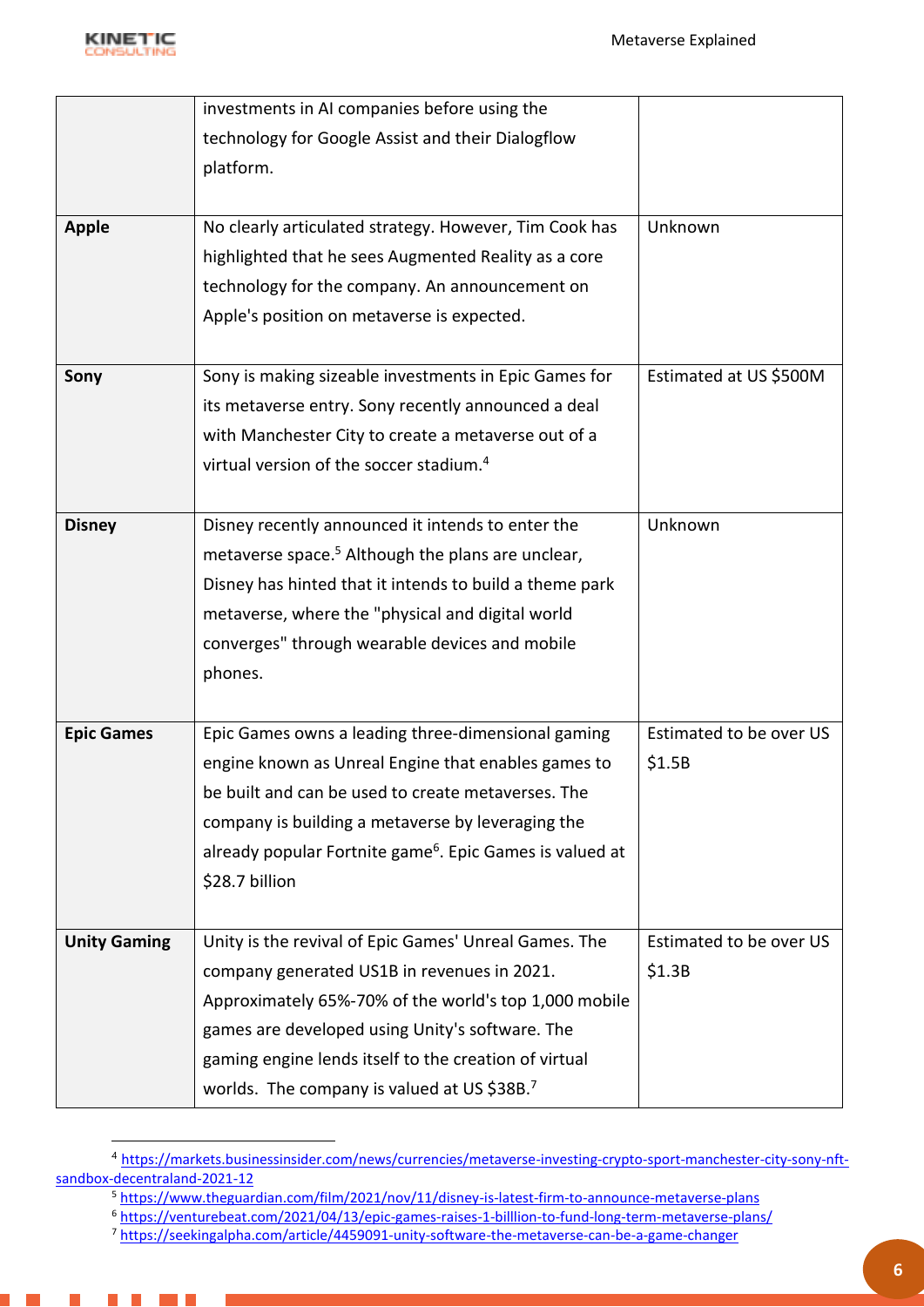

| <b>Roblox</b> | The company engages in online gaming services. It              | Estimated at US \$900M |
|---------------|----------------------------------------------------------------|------------------------|
|               | provides the platform for users to explore 3-D virtual         |                        |
|               | worlds by building them and engaging in them on a              |                        |
|               | social basis. The company is focused on building a             |                        |
|               | metaverse of gamers that get incentivised to develop           |                        |
|               | games on the platform. <sup>8</sup> Roblox combines education, |                        |
|               | coding, gaming and rewards to attract a younger                |                        |
|               | demographic. The company is valued at US \$60 B                |                        |

The metaverse market was valued at US 63.08 Billion in 2021 and is expected to be valued at US 1.607 Trillion in 2030 with a CAGR of 43.3%<sup>9</sup>. The breakdown of the estimates and forecasts by region is outlined below:

Table1: GLOBAL MARKET VALUE ANALYSIS AND FORECAST, BY REGION (IN USD BILLION), (2020 - 2030)<sup>10</sup>

| <b>Regional Market Values (in</b><br><b>USD Billion)</b> | 2020 A | 2021 E | 2022 F | 2023 F | 2024 F | 2025 F |
|----------------------------------------------------------|--------|--------|--------|--------|--------|--------|
| North America                                            | 21.60  | 28.57  | 42.48  | 64.05  | 92.47  | 133.82 |
| Europe <sub></sub>                                       | 12.11  | 15.70  | 23.17  | 34.65  | 49.51  | 70.78  |
| Asia Pacific                                             | 11.88  | 16.04  | 24.15  | 36.70  | 53.79  | 79.42  |
| Latin America                                            | 1.43   | 1.92   | 2.88   | 4.40   | 6.43   | 9.42   |
| Middle East and Africa                                   | 0.67   | 0.85   | 1.24   | 1.84   | 2.61   | 3.71   |
| Global                                                   | 47.69  | 63.08  | 93.93  | 141.65 | 204.81 | 297.16 |

| <b>Regional Market Values (in</b><br><b>USD Billion)</b> | 2026 F | 2027 F | 2028 F | 2029 F   | 2030 F   | <b>CAGR (2021-</b><br>2030 |
|----------------------------------------------------------|--------|--------|--------|----------|----------|----------------------------|
| North America                                            | 182.47 | 254.91 | 356.32 | 499.10   | 700.54   | 42.7%                      |
| Europe                                                   | 95.53  | 131.99 | 182.80 | 253.82   | 353.35   | 41.3%                      |
| Asia Pacific                                             | 110.62 | 159.95 | 230.19 | 332.75   | 483.15   | 46.0%                      |
| Latin America                                            | 13.00  | 18.29  | 25.79  | 36.40    | 51.44    | 44.1%                      |
| Middle East and Africa                                   | 5.00   | 6.89   | 9.55   | 13.32    | 18.65    | 40.8%                      |
| Global                                                   | 406.61 | 572.04 | 804.65 | 1,135.39 | 1,607.12 | 43.3%                      |

**The Second** a sa Ba

<sup>8</sup> <https://seekingalpha.com/article/4413403-roblox-builds-metaverse>

<sup>&</sup>lt;sup>9</sup> Metaverse – Global Trend Analysis and Forecast. Emergen Research, 2021, P.41

<sup>10</sup> Metaverse – Global Trend Analysis and Forecast. Emergen Research, 2021, P.42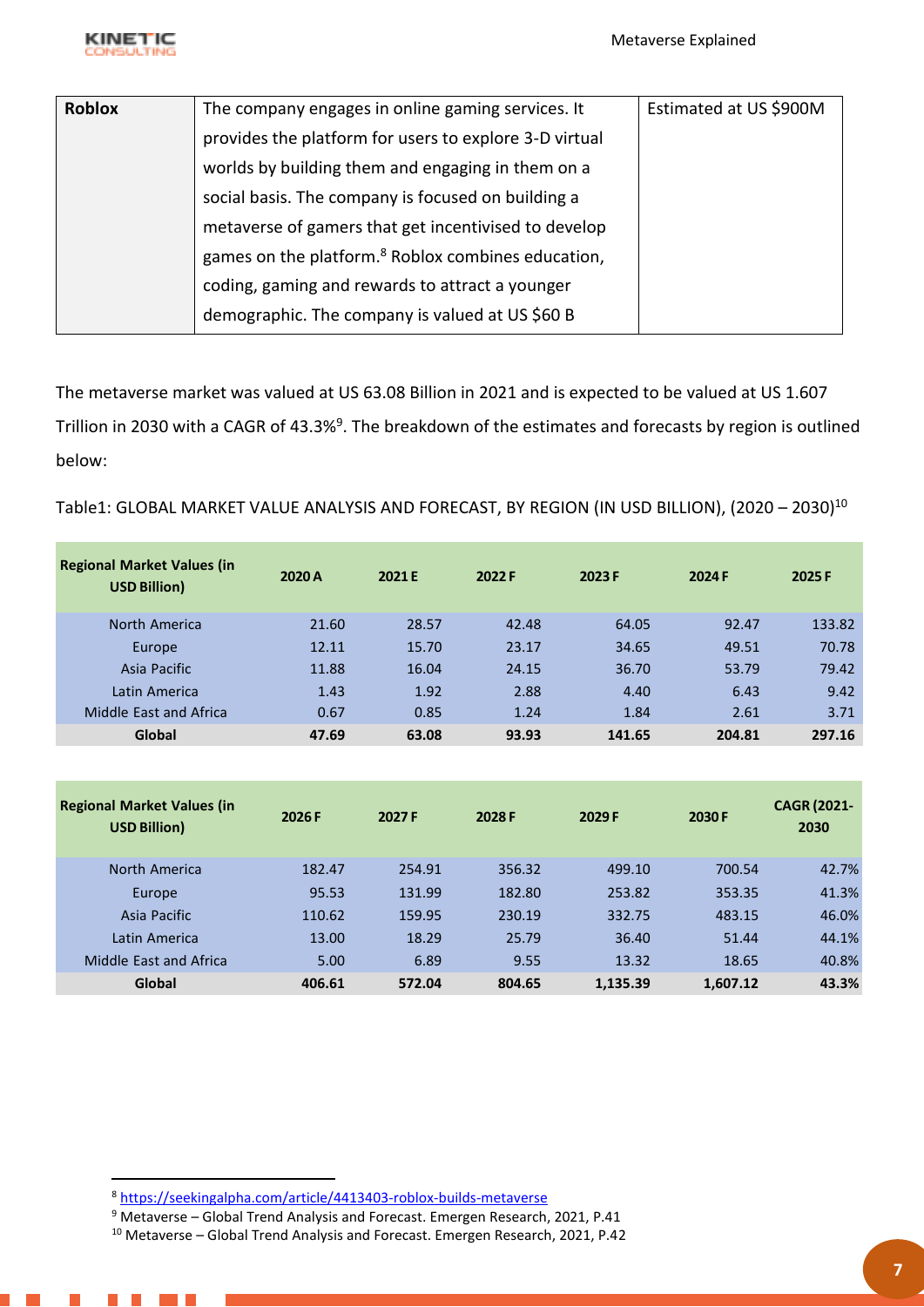#### <span id="page-7-0"></span>**3.WHAT ARE THE VALUE PROPOSITIONS OF THE METAVERSE?**

As many tech and entertainment companies begin defining what their metaverse will look like and what value propositions it will offer its customers, some will be more successful than others. There are multiple value propositions based on the type of metaverse. For example, consumer metaverses will offer different value propositions to industry-specific or enterprise metaverses. There are, however, some common criteria determining the value proposition for a metaverse. The outline below are our key differentiators that define the value proposition:

> 1. **New elevated customer experiences**: on top of the list is customer experience because the metaverse is ultimately about delivering unique experiences for users that are better than the current alternatives. Metaverses replicating the same physical world and operating on the same physical laws are not likely to deliver anything unique to the user. Metaverses can provide unique experiences by simply not observing the same physical laws that exist in the real world.

The laws of physics can and should be manipulated in a metaverse to offer an experience that cannot be replicated in the physical world. To put this in context, we can foresee that avatars will be able to fly through the air, walk through walls on purpose, teleport to new worlds and regenerate immediately after they perish. Just like Neo in the Matrix, our future avatars could leap buildings, fly at supersonic speeds and perform extraordinary feats in the metaverse.

 In a commercial context, a sports car manufacturer could provide a simulation of what it would feel like driving at 300km an hour for a prospective buyer. All of this can be achieved in complete safety and at a low cost for the manufacturer.

Advertising and marketing can also evolve In a world not bound by physical laws. An avatar may see a billboard advertising a new high-end dress, entering the billboard, and magically having their physical twin avatar wearing it. With a hand wave, the dress can be purchased using the preferred currency and physically delivered to a real-world address.

**2. AI-powered avatars**: avatars will play a critical role in defining the value proposition of a metaverse. Block shaped avatars are fine for basic gaming, but the essence of the value proposition for the metaverse will be in how easily the user will be able to edit, update and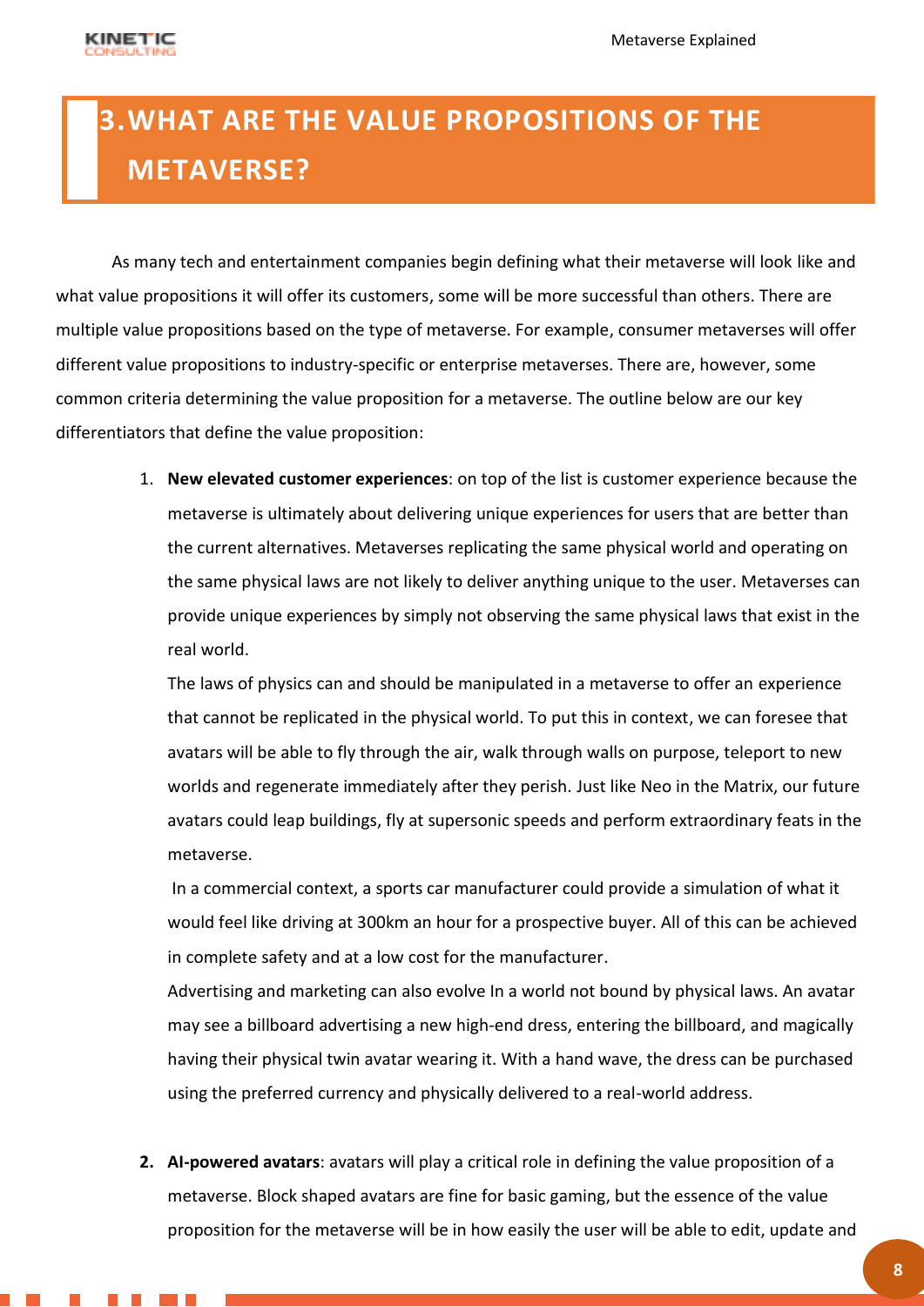

replicate the persona they wish to be in the metaverse. Some users are happy to create digital twins of themselves, but others desire to be something very different to the way they are in the physical world. Metaverses that give this creative freedom to users by providing a feature-rich and sophisticated avatar manufacturing engine will enable users to be more invested in participating in the metaverse. This, in turn, will more than likely lead to greater engagement in the metaverse. AI-powered avatars are the most likely path to achieving this outcome for users. Machine learning can provide personalities to avatars that mimic the personalities we wish to have in the metaverse. AI virtual assistants are already used for business applications. The convergence of this technology into metaverse avatars will be a key driver behind user engagement.

- 3. **Financial rewards for users:** an economic reward system for participating in the metaverse is one of the key differentiators that currently does not widely exist on the Internet. The economic model for a metaverse needs to be different from the existing discount coupons or loyalty points for purchases. Instead, the economics of cryptocurrency tokens enables users to receive rewards for the most basic level of participation, such as time spent in the metaverse. A robust multi-dimensional reward model will allow active users to potentially replace their incomes in the physical world.
- **4. Event-based social engagement.** Just as Facebook has hedged its future on the metaverse, digital social engagement will be an important aspect of metaverses. However, the driver for social engagement in the metaverse is likely to be event-based. Currently, the extent of social interaction on social media platforms is constrained to 'likes' and comments on postings. The metaverse will evolve this engagement around common interest events that users can participate in together. These events can be events such as musical concerts, gaming tournaments, fashion shows, and car launches. In addition, they can be simple private social gatherings such as a catch-up with friends in a metaverse bar or a business workshop organised for geographically spread participants.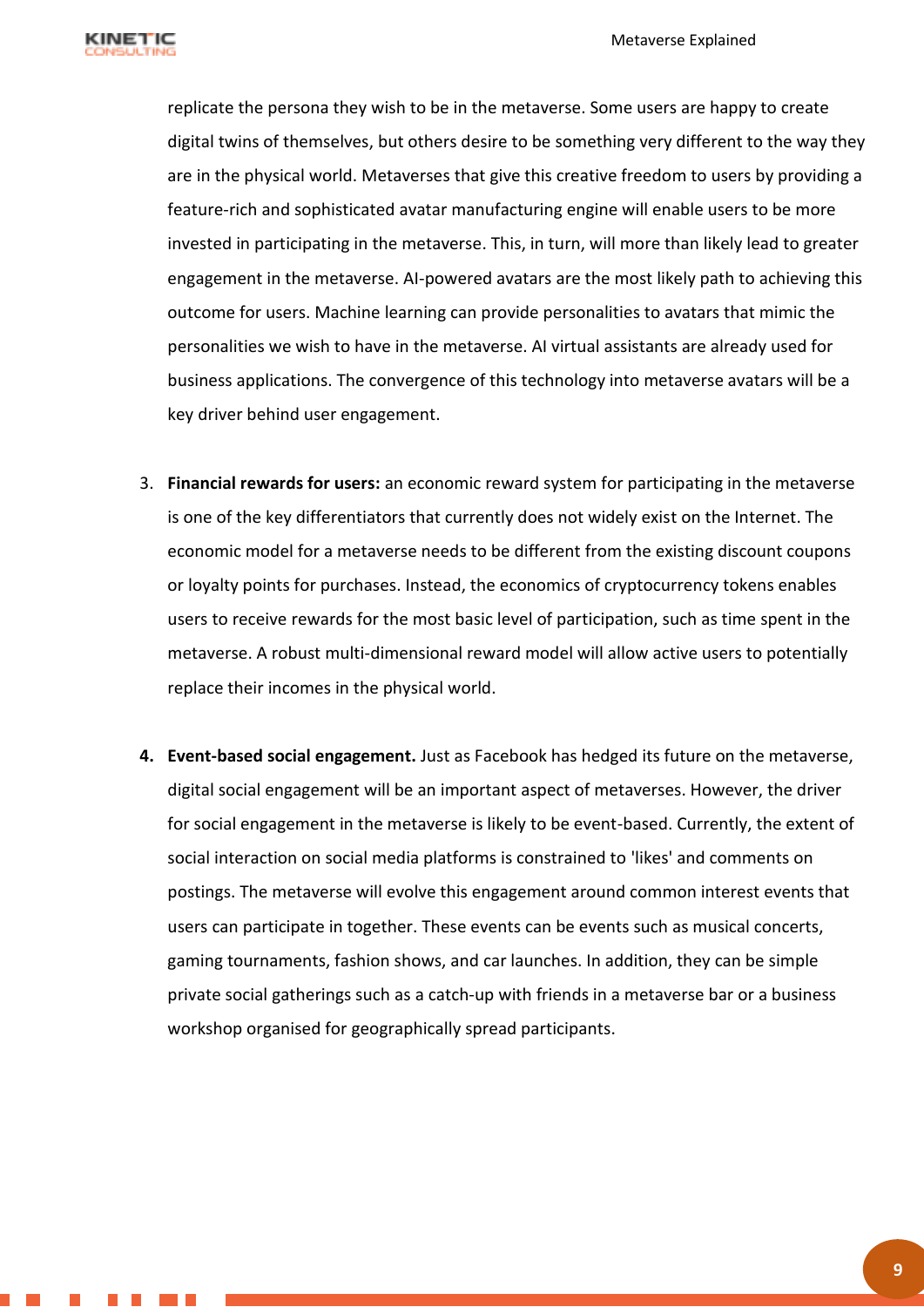

**5. Escapism.** Metaverses can offer users the ultimate transference as they imagine who they would like to be by designing their avatar. Character-based role-playing will enable users to



try on different versions of themselves in a safe environment. Escapism from self also extends to the environment. Users have the opportunity to enter and exit from multiple worlds. Consider the possibility of attending a concert in one world and then leaving to enter a world where alien beings roam.

- 6. **Decentralised control**. This is probably the most contentious of all differentiators. For metaverses to be successful, users need to participate in the design of the metaverse and the content that exists in it. The decentralised nature also enables economic gains to flow to the owners, creators and users of the metaverse instead of disproportionately flowing to one single centralised organisation that controls it. Critics of the metaverse highlight that companies like Meta will retain centralised control, and therefore, all of the issues experienced with user content and data on platforms like Facebook will simply be replicated in their version of the metaverse. Decentralised control exists on a spectrum. On one end, there is full decentralisation and governance on all matters by unrelated parties, and then there are degrees of control where a minority few have control over strategic decisions and governance on all other matters are handed over to the community.
- **7. Eco friendly.** Environmental considerations are important, and any metaverse that has a large carbon footprint is unlikely to be looked on favourably. Bitcoin has already been impacted because of its sizable energy requirements. Metaverse projects are likely to require substantial energy resources to power the 3-d world and the avatars in them. Projects need to be thinking of green energy data centres and ways to reduce the carbon footprint of their projects.

Metaverses can be sustainable economic alternatives to economic prosperity in the physical world. Building economic prosperity in the physical world often means damage to the environment, using our natural resources, and increasing our impact on climate change. The virtual world of the metaverse enables people from all socio-economic backgrounds to participate in wealth creation with a much-reduced level of impact on the physical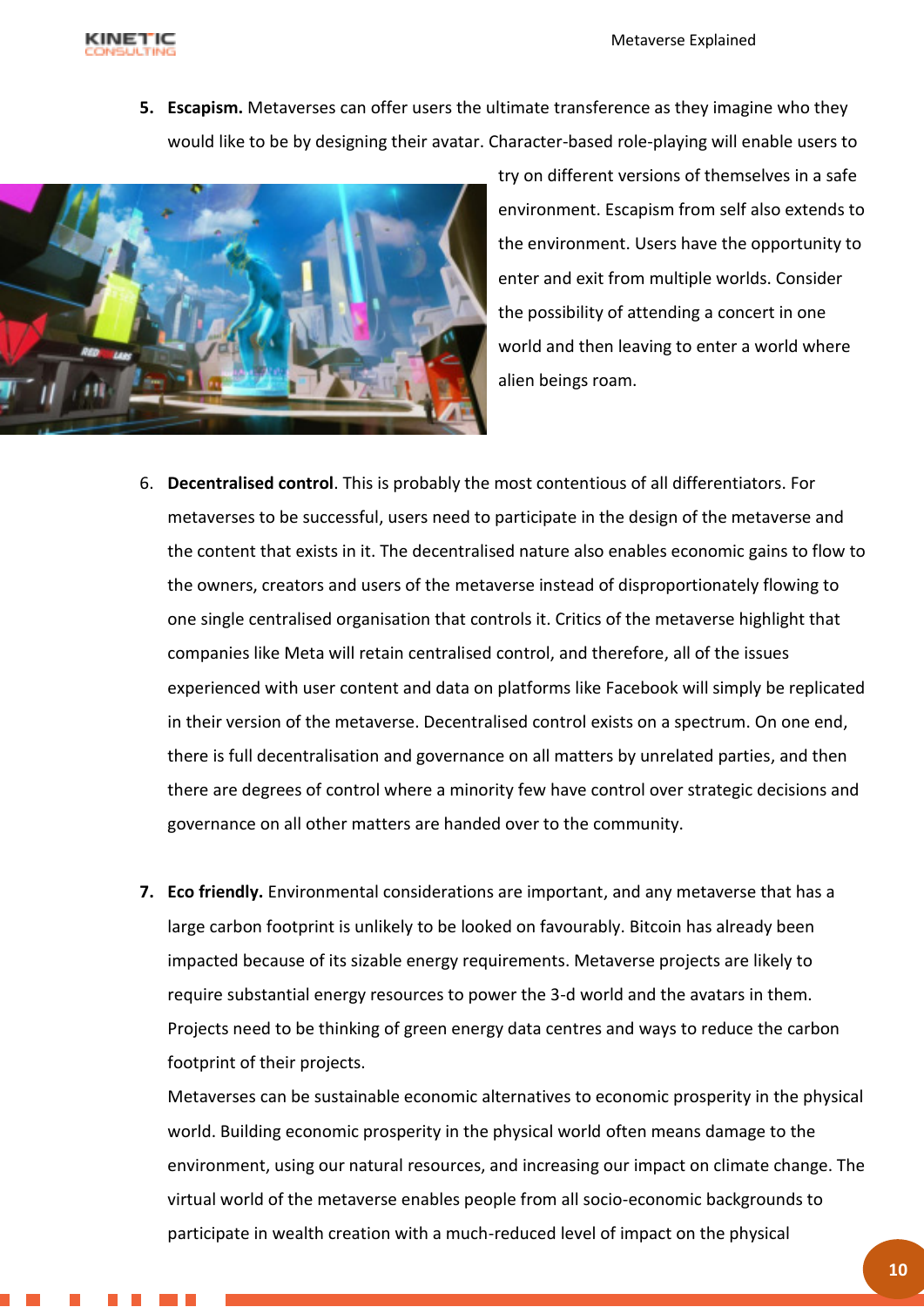environment. The green nature of metaverse for future economic prosperity is potentially a powerful and important differentiator once fully understood and developed.

**8. Interoperability.** Users interacting in metaverses will need to own and use their digital assets in multiple different metaverses. A common programming protocol should exist to enable avatars to move between worlds, take digital assets for gaming to any world and use any choice of currency for payment. Closed systems based on limited protocols will inhibit users from returning to use them. The last thing users will want is to create multiple avatars for each world they wish to visit. A single id based on a user's avatar will overcome multiple pain points existing on the Internet today. Imagine not having to enter your details at every website you visit and having your avatar as your single id to move through worlds securely. Interoperability between and within worlds is an essential differentiator to overcoming current legacy problems.

For metaverse projects to succeed, they need to be able to clearly have an answer for these questions:

- 1. What are the problems you are fixing with the metaverse?
- 2. What is your value proposition for your customers?
- 3. Why will customers keep wanting to come back?

These questions must lead back to the end customer and how the experience delivered in the metaverse will improve their lives.

#### <span id="page-10-0"></span>**4.WHAT ARE THE BUILDING BLOCKS OF THE METAVERSE?**

Some components will define whether a virtual world meets the criteria of a metaverse or whether it's simply a virtual world within a game. While virtual worlds can evolve from gaming, they can only be considered a Web 3.0 metaverse if they solve fundamental Web 2.0 problems. In this section, we outline the building blocks of the metaverse. These components give the metaverse its defining characteristics as a Web 3.0 mechanism. We have identified seven key defining components:

> 1. **A virtual platform** that enables digital assets to exist in a three-dimensional world and for avatars to interact. This platform also needs to support the virtual economy by providing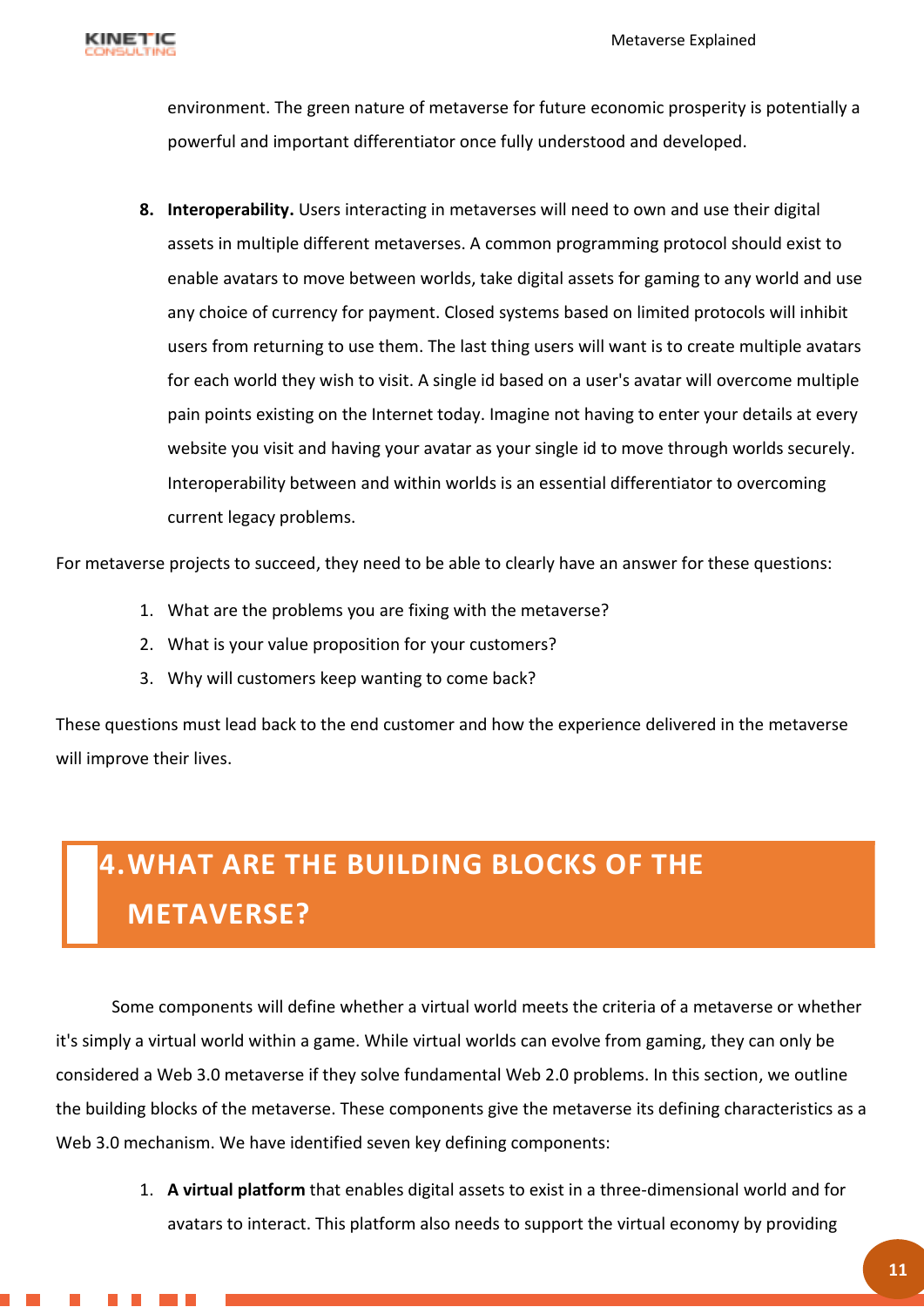

digital assets as NFTS that can be traded, a payment system, different user accounts, and seamlessly paying users and owners.

- 2. **Virtual economy** is the backbone to sustainability and prosperity for all stakeholders of the metaverse. This virtual economy will typically have a cryptocurrency token to reward users and pay for goods and services. However, based on inclusion and low effort principles, payment for goods and services should be settled on a broader selection of fiat currencies.
- 3. **Asset marketplaces** are required to drive the virtual economy and encourage communities with shared interests to trade digital assets such as NFT art. These marketplaces can, of course, extend to physical goods and services.
- 4. **Avatars** can be much more than simple in-game objects moving about the virtual world. Avatars can embody your identity in the digital world, making it easy to navigate across worlds, make purchases



and gain access to invitation-only events.

- 5. **Security of identity and ownership** will play a significant role in Web 3.0. Identity theft and cyber attacks on cryptocurrency exchanges are too common. This problem needs to be addressed to ensure scammers cannot replicate the avatar's identity and steal assets such as reward tokens. Blockchain technology is still maturing, but there are learnings that help address the vulnerabilities with every hack.
- 6. **Play-to-earn gaming** is inherently linked to the metaverse concept. Not all users will play games in the metaverse, but play-to-earn gaming taps into an audience that is required to help drive the economy of the metaverse. Gaming enables users to spend time in the metaverse, build social networks and purchase digital assets that will make them more competitive in the games they enjoy.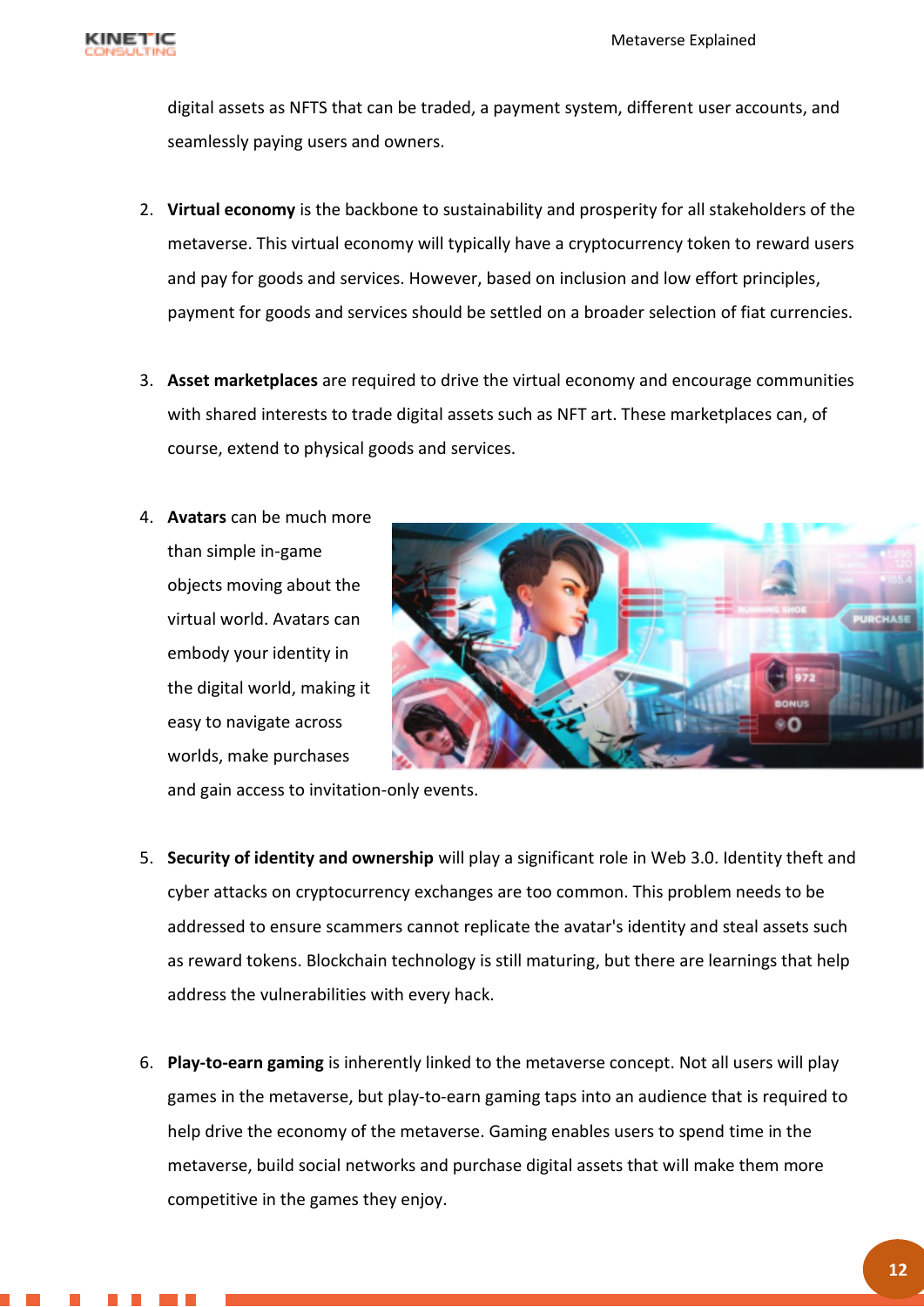

7. **Content creation and management platforms** enable users to create, retain ownership, and reward their content. This content can come in many forms. Content can be a game designed by a developer, a streaming cooking video, NFT art, or accessories and clothing for your avatars to wear. Ensuring this content is securely linked to the creator and providing the mechanism for payments, whether in the form of one-off fees or royalties for ongoing usage.

Together these building blocks can create a self-sustaining and profitable world that address many of the issues currently existing on the Internet. All of this can be achieved with minimal impact on the environment.

#### <span id="page-12-0"></span>**5.WHO WILL USE THE METAVERSE?**

The applications for uses of the metaverse will extend across multiple sectors. Research undertaken by Emergen breaks down the different applications from 2021 to 2030<sup>11</sup> as follows:



in shops designed beyond anything in the real world. It's inevitable that social media will transition to the metaverse, and luxury brands such a Luis Vuitton and Gucci<sup>12</sup> will extend their addressable audiences by offering digital fashion and jewellery as avatar wearables.

<sup>&</sup>lt;sup>11</sup> Metaverse - Global Trend Analysis and Forecast. Emergen Research, 2021, P.94

<sup>&</sup>lt;sup>12</sup> https://www.voguebusiness.com/technology/why-games-became-luxury-fashions-nft-on-ramp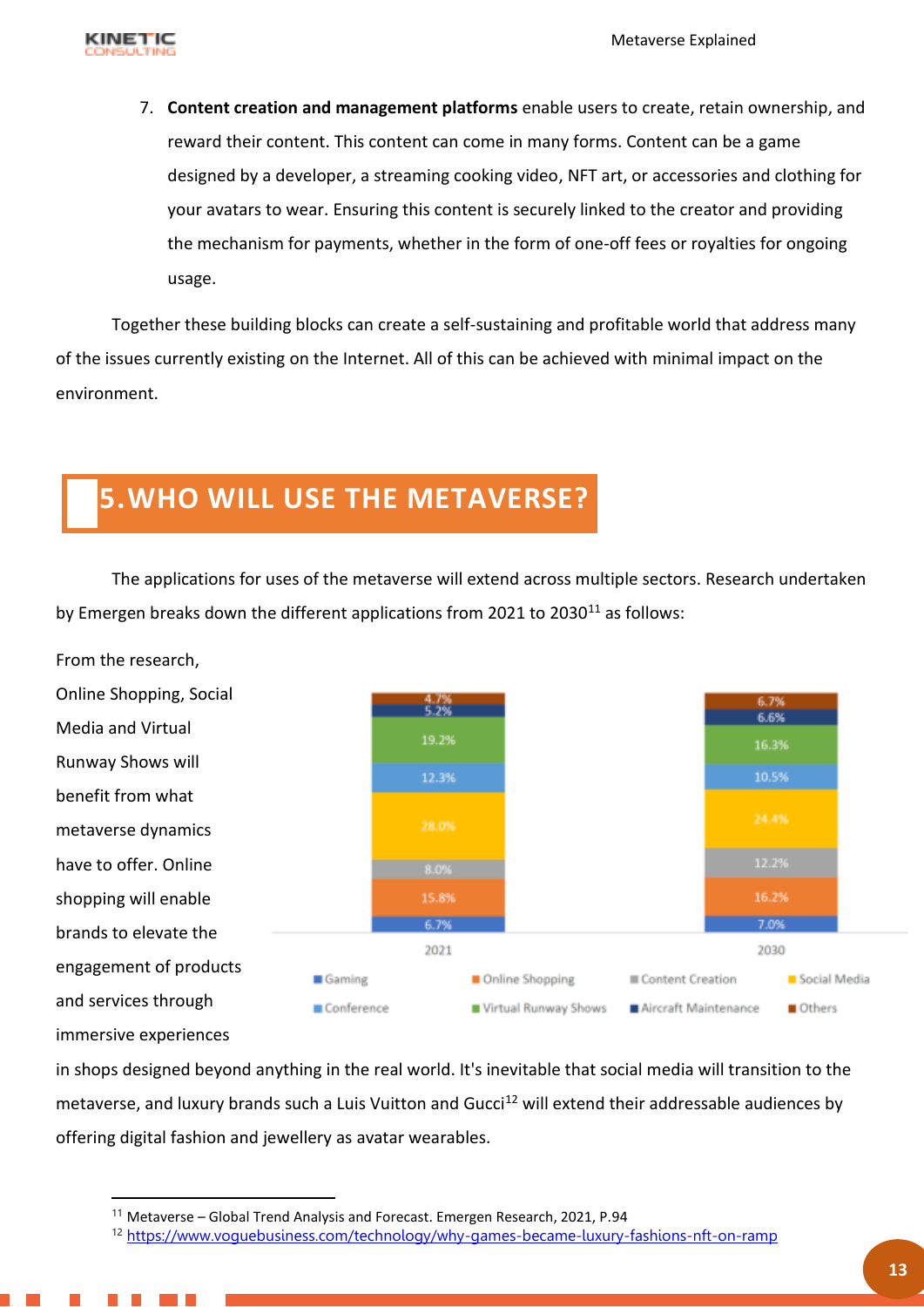

Industry sectors such as aircraft maintenance can benefit from metaverse technology by recreating a learning environment for their aircraft maintenance and utilising expertise from any part of the globe into repairing an aircraft. This saves costs for the airline and accelerates the learning process. The medical sector can also take similar advantage of the metaverse technology by teaching surgeons.

For business, the metaverse offers limitless opportunities to engage with new customers, elevate relationships with existing customers and test product engagement before it is released in the real world. Online meetings and workshops will evolve into more immersive experiences for employees and save the corporation money in reduced travel costs and lost productivity. Undertaking business in the metaverse could lead to a reduction in the carbon footprint for many corporations.

#### <span id="page-13-0"></span>**6.METAVERSE COMPANY COMPARISON**

Before Facebook's announcement, metaverse companies have been building their metaverse concepts to shift towards the metaverse. The announcement by Mark Zuckerberg put the spotlight on the metaverse concept, but several companies have had at least a two-year head start on developing their metaverse concept. Many of these companies are building their metaverses around what the technology can offer and how it can be leveraged for mass adoption. Metaverses in the blockchain space are designed to increase the adoption and usage of blockchain-powered services. Beyond the chequered history of cryptocurrency is a real and highly disruptive technology that will revolutionise how money flows in the real world between banks and institutions, how assets are recorded and traded and many more applications that are still being imagined.

Metaverse companies like [RFOX](https://rfox.com/) and [Roblox](https://roblox.com/) that have a good grasp of the potential of what they are building also acknowledge the importance of having a robust ecosystem. The ecosystem is critical for driving usage, new content and delivering lasting value to its members. Above all, for a metaverse company to succeed, it needs to acknowledge that the whole is greater than the sum of its parts. The parts of a metaverse collectively make it unique, and without these parts, the value proposition to the end-user is weakened.

The comparison of metaverse companies provides an overview of what components have been built that address the issue of Web 2.0. Additionally, the comparison provides an overview of companies still primarily operating as a game. We have chosen to compare [RFOX,](https://rfox.com/) [Axie Infinity,](https://axieinfinity.com/) [Sandbox,](https://www.sandbox.game/) [Decentraland,](https://decentraland.org/) [Starl,](https://www.starltoken.com/) and [Star Atlas:](https://staratlas.com/)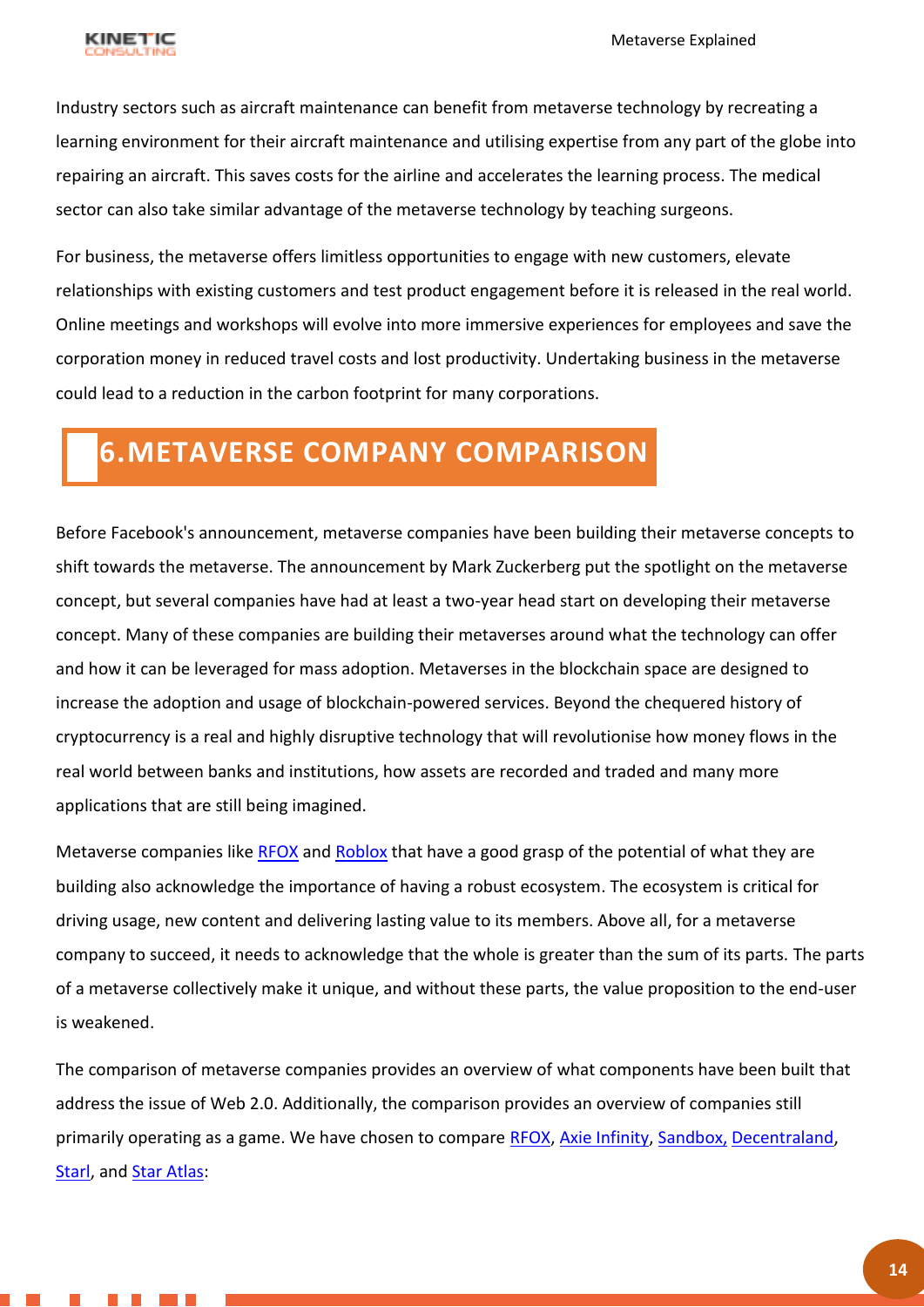

. . . . . . .

**Contract Contract Contract** 

|                                                            | <b>RFOX</b>                                             |                    | <b>SANDBOH</b>       | <b>C</b> Decentraland          | ø<br>$-$    | <b>STAR ATLAS</b>     |
|------------------------------------------------------------|---------------------------------------------------------|--------------------|----------------------|--------------------------------|-------------|-----------------------|
| <b>Metaverse</b>                                           |                                                         |                    |                      |                                |             |                       |
| <b>Virtual Reality</b>                                     |                                                         |                    |                      |                                |             |                       |
| <b>Land Sale</b>                                           |                                                         |                    |                      |                                |             |                       |
| Play to Earn                                               |                                                         |                    |                      |                                |             |                       |
| <b>Low Barrier of</b><br>Entry for P2E                     |                                                         |                    |                      |                                |             |                       |
| Play to Eat                                                |                                                         |                    |                      |                                |             |                       |
| MetaPlay-For-Neys -<br>Play for keeps<br>(XFOX CAMES)verse |                                                         |                    |                      |                                |             |                       |
| Scholarship / Grants                                       |                                                         |                    |                      |                                |             |                       |
| E-Commerce / Retail Focus                                  |                                                         |                    |                      |                                |             |                       |
| DeFi - Staking<br><b>&amp; Yield Farming</b>               |                                                         |                    |                      |                                |             |                       |
| <b>Blockchain Agnostic</b>                                 |                                                         |                    |                      |                                |             |                       |
| <b>Multiple Cames</b>                                      |                                                         |                    |                      |                                |             |                       |
| Media / TV Division<br>w/ Streaming Platform               | Future                                                  |                    |                      |                                |             |                       |
| <b>NFT Whitelabel</b>                                      |                                                         |                    |                      |                                |             |                       |
| <b>NFT Marketplace</b>                                     |                                                         |                    |                      |                                |             |                       |
| <b>NFT Deriviative</b><br>Platform (Mint Lab)              |                                                         |                    |                      |                                |             |                       |
| <b>VII Space Exploration</b><br>w/NFT's                    |                                                         |                    |                      |                                |             |                       |
| <b>Mobile Compatible</b>                                   |                                                         |                    | Future               |                                |             |                       |
| <b>Came Engine</b>                                         | <b>Unity</b>                                            | <b>NA</b>          | Unity                | usity                          | Unity       | <b>Unnel Engine 5</b> |
| In-Came Currency                                           | Multiple, including fiat<br>with BFDIX settlement laper | <b>B</b>           | <b>SAAD</b>          | Maria                          | <b>Bad</b>  | Mas & Polic           |
| Scarcity of Land<br>/ World Size                           | 120 plots /<br>4 thereof quarters                       | <b>MUNIT pipes</b> | 106-A64 Lands        | 98000 plots / Niest and Nacent |             | ۰                     |
| Wearable NFT's<br>in Metawerse                             | ۰                                                       | ۰                  | ۰                    | ۰                              | ۰           | ۰                     |
| <b>Ownership / Governance</b>                              | <b>RedFox Labs</b>                                      | Future (A)         | <b>Future OKO</b>    | DKO                            | DKD         | DICOND                |
| <b>Revenue sharing</b>                                     | MPDR token                                              | m                  | <b>Staking Pools</b> | ۰                              | <b>No</b>   | ۰                     |
| <b>Craphics</b><br>- High/Med/Low Spec                     | 10 Unity - Higher Spec                                  | Low tower          | Lowmed               | Low spot                       | High        | ۰                     |
| <b>Came Making Ability</b>                                 | ۰                                                       | ۰                  | ۰                    | ۰                              | ۰           | ۰                     |
| <b>Current Market cap</b>                                  | \$203,906,296                                           | 0308223419         | 54,640,570,053       | \$4,955,306,786                | \$49,04,010 | SERGHAZEN             |